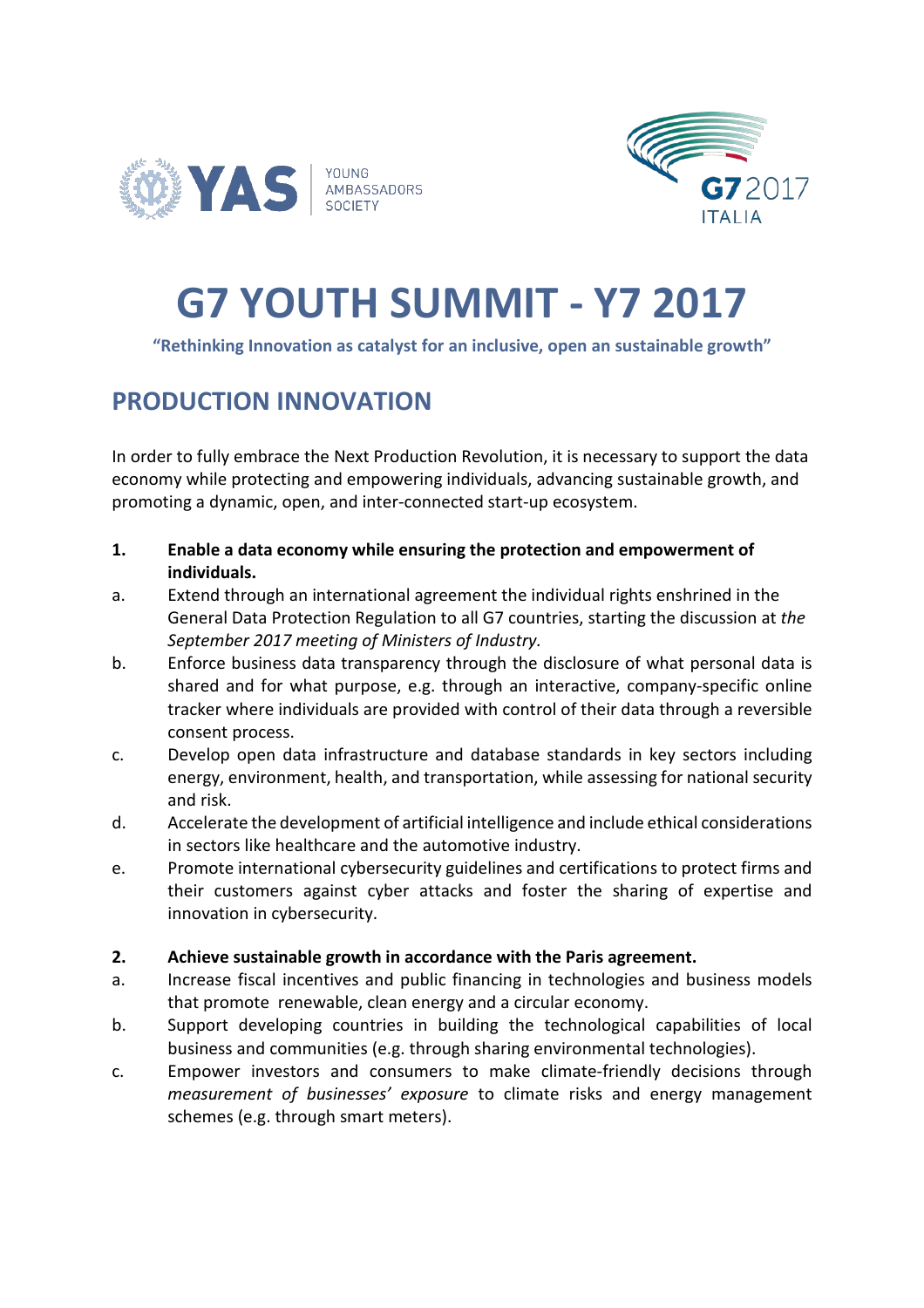- **3. Facilitate dynamic start-up ecosystems and reduce barriers to innovation.**
- a. Encourage public and private sector investment in start-ups and small and mediumsized enterprises through start-up loans, tax incentives, innovation grants and second chance allowances.
- b. Create end-to-end, digital processes for registering and closing new businesses.
- c. Promote the creation of incubators, accelerators, business angels and venture capital and facilitate international initiatives across G7 countries.
- d. Fast-track governmental approval of digital healthcare applications, (e.g. mobile applications to help patients manage chronic diseases).
- e. Promote value-based entrepreneurship by setting up mechanisms to reward measurable outcomes (e.g. improvements in quality of life or internet access).

# **KNOWLEDGE-BASED CAPITAL AND ENABLING INFRASTRUCTURES**

Our current approach to education is not fit for the 21st Century. To tackle this, we need to focus on (1) Science, Technology, Engineering and Mathematics (STEM) literacy (2) emotional intelligence and (3) adaptability.

The new educational model needs to be inclusive and accessible for all. This includes supporting women and minorities in STEM, and developing technological infrastructures for indigenous communities.

#### **1. Promoting STEM literacy in education, through:**

- a. Investing in training, technological infrastructure and digitalisation to enhance Information and Communication Technology (ICT) education, including cyber bullying, security, and privacy.
- b. Computer science and programming as mandatory in national curricula.
- c. Companies and universities collaborating for Research & Development.
- d. Universities providing STEM training opportunities for the broader public.

#### **2. Prioritising emotional and technical/practical intelligence, through:**

- a. Moving towards a learning-by-doing model (flipped classrooms, project-based learning).
- b. Including community projects as a graduation requirement.
- c. Considering emotional intelligence and manual skills in assessments.
- d. Supporting the development and scaling of educational innovation.
- **3. Enhancing personalised education systems and lifelong adaptability, through:**
- a. Including counselling and mentorship programmes within schools.
- b. Promoting an entrepreneurial mindset.
- c. Introducing mandatory work experience before completing secondary education.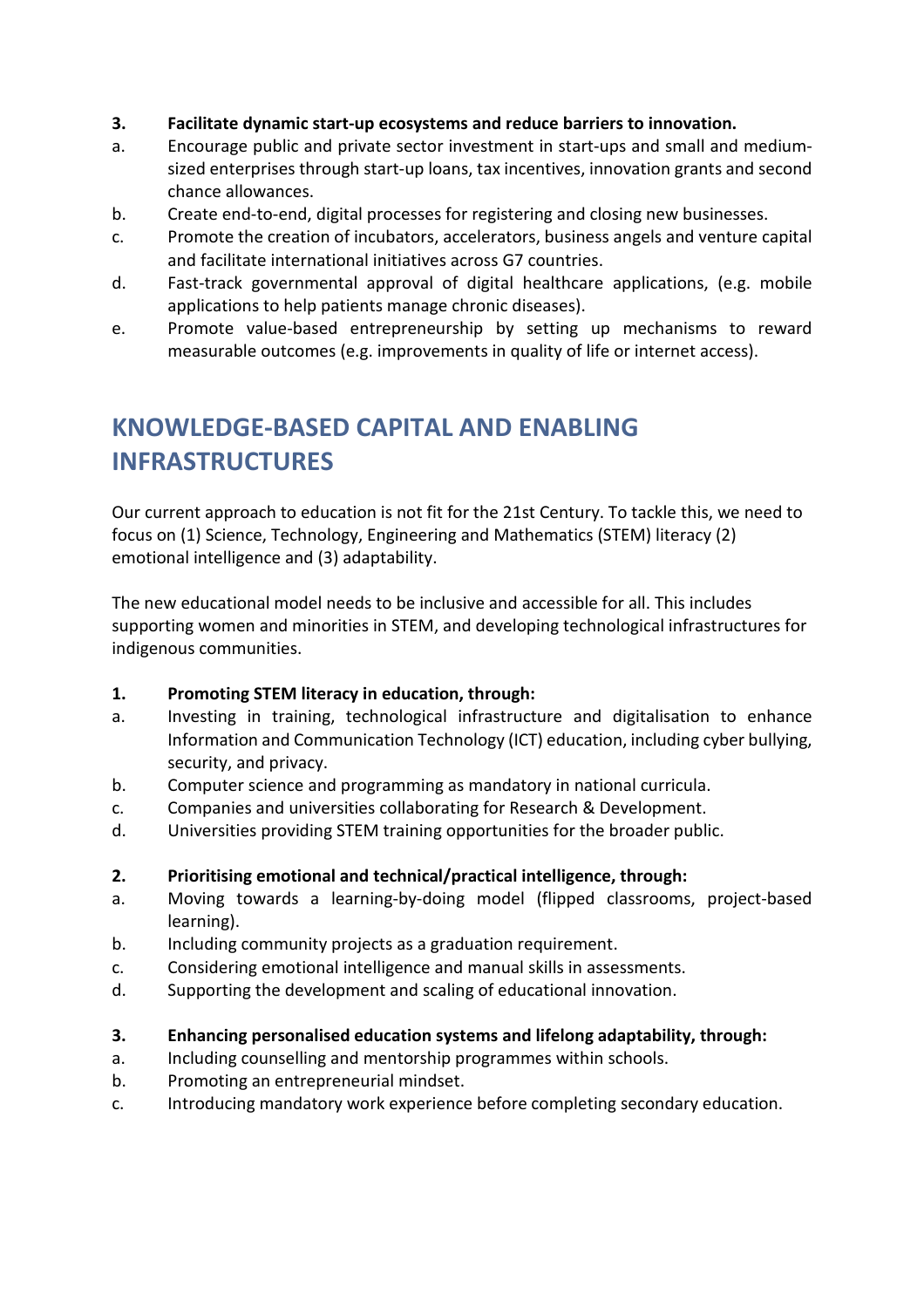#### **4. Building public and private partnerships in education, through:**

- a. Degree programmes that equally alternate between work and academic studies for the entire time of the degree, jointly designed by employers and universities (dual work-studies programmes).
- b. Opening up opportunities to earn credits through practical experiences.

#### **5. Promoting vocational and continuous training, through:**

- a. Investments in vocational training at the same level as university education.
- b. Funding retraining programmes for workers in declining industries.

## **FUTURE OF WORK AND OF WELFARE SYSTEMS**

- **1. Tackling inequalities: the Next Production Revolution and the expansion of digitalisation calls for a change in the demographics, attitudes, and composition of the workforce. This presents an opportunity to reduce gender gaps and ensure that minorities are well represented in the workforce. To tackle inequalities and increase prosperity, we recommend:**
- a. Ensuring that all youth have equal access to employment opportunities regardless of race, gender, socio-economic status, nationality, faith, and sexual orientation by
	- Encouraging fair recruitment practices, transparency in salary, and equal pay.
	- Requiring public and private employers with over 50 employees to report income stratified by job level in the above demographics on an annual basis.
	- Championing institutions with diversity in their leadership.
	- Addressing barriers to workforce migration and promoting international understanding by expanding a one year long working holiday program for youth ages 18-35 in the G7 countries and beyond.
- b. Urging G7 countries to offer a minimum 6 months of parental leave by the year 2022.
- c. Reducing inequalities between communities by offering incentives for public-private partnerships to provide broadband and cellular services to underserved areas.
- d. Recognising the growing role of entrepreneurship in the global economy by supporting women entrepreneurs through low-cost financing for young companies with female founders.
- **2. Welfare systems and security: the significant changes in the nature of work will have to be accompanied by a reform of the welfare state. These systems must face challenges such as rising unemployment, the growing platform economy, increased labour mobility and more reliance on automation. The welfare state must adjust the legal framework and protect workers by:**
- a. Recognising the increasing role of virtual marketplaces, platform economy jobs and flexible contract work as a source of income. We urge governments to create regulatory frameworks that provide employment standards and social protection.
- b. Investing in better forecasting of industry and labour market trends to anticipate new skills requirements and to identify upcoming skill shortages.